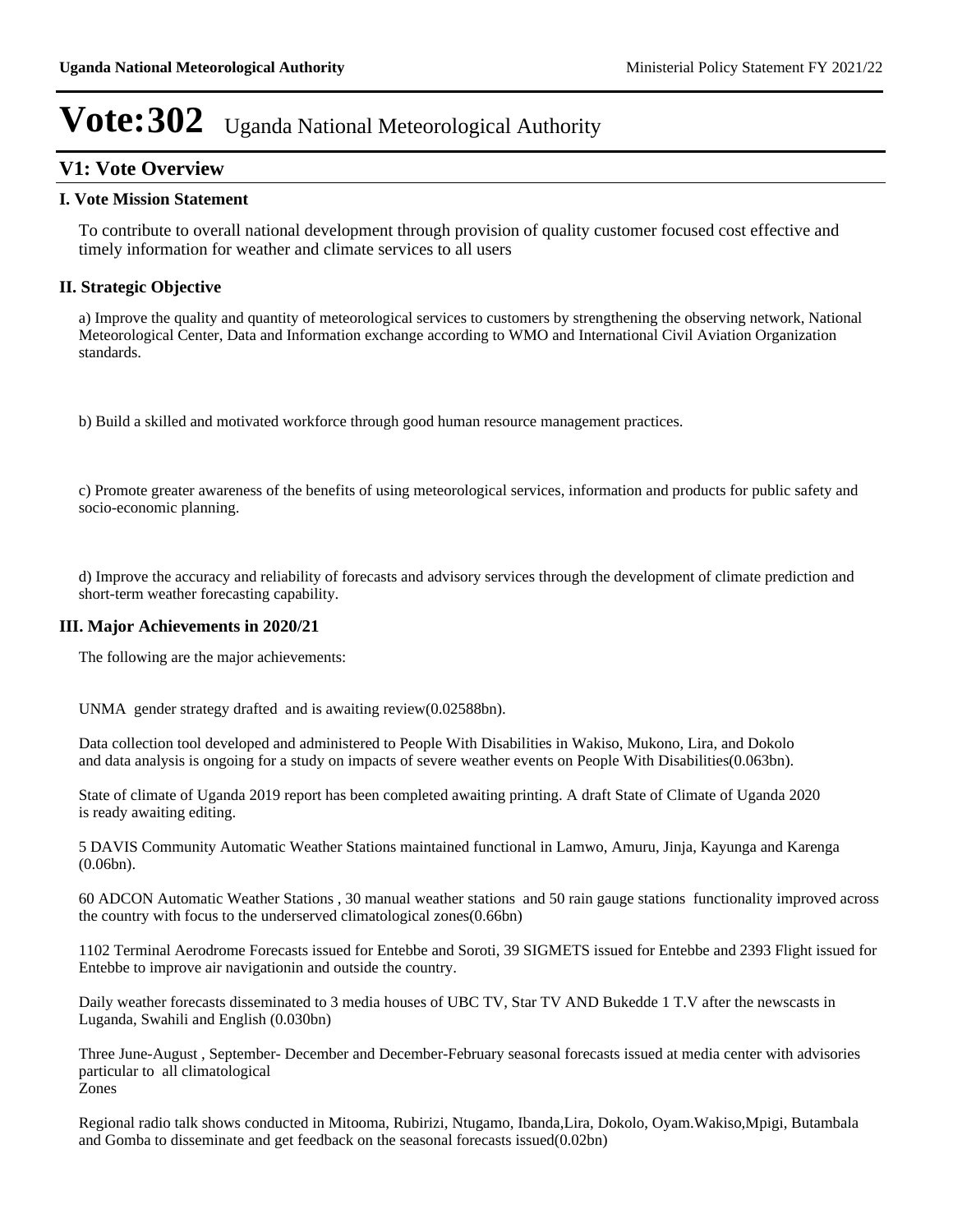Mapping of stakeholders was done in Mubende, Kassanda, Kyankwanzi,Kiboga, Iganga,Kaliro, Budaka and Bukedea to undertake seasonal rainfall performance evaluations of the issued seasonal forecasts.

Climate change and vulnerability mapping conducted in Mpigi, Butambala, Gomba, Sembabule, Shema, Bushenyi, Rubirizi, Kamuli, Buyende, Bulambuli and Kween.

Procurement process for purchase of 100 Manual Rain gauges, 35 Digital Evaporation Pans, 300 Measuring cylinders has been completed pending delivery for installation in the underserved climatological zones across the country (2.796bn).

Contract for 20 supply of Automatic Weather Stations has signed and a letter of credit opened awaiting shipment and delivery of equipment

### **IV. Medium Term Plans**

Enhanced access and uptake of meteorological information through:

Developing decadal and monthly climate bulletins, undertaking climate trends responsive research studies, developing program specific seasonal climate advisories, and disseminating the climate information and knowledge products to state and non-state actors,

Install new and adequately equip and maintain existing automatic weather stations to ensure maximum functionality through: Installing 75 additional multipurpose weather stations in all climatological zones and undertaking routine maintenance of weather stations across the country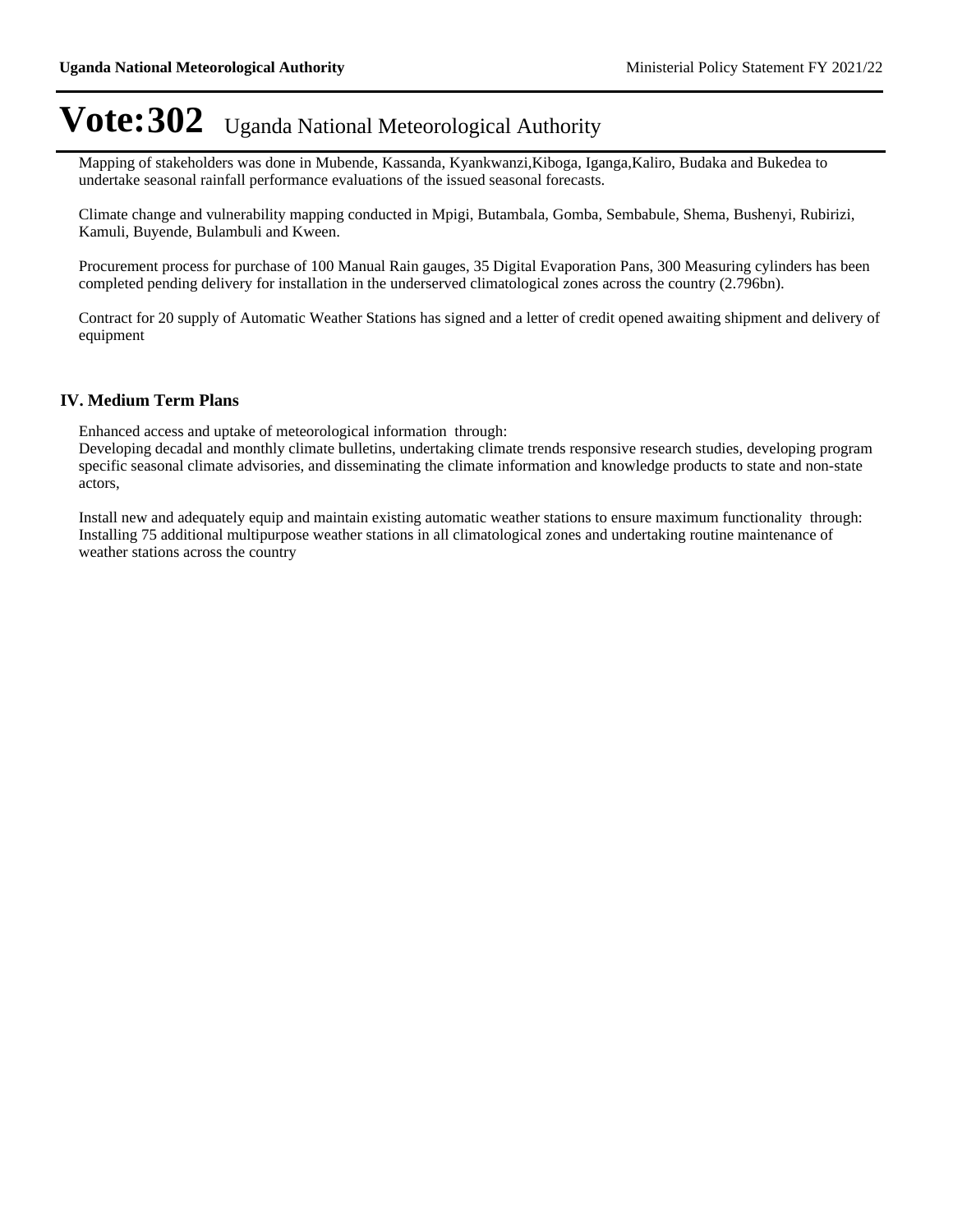## **V. Snapshot Of Medium Term Budget Allocations**

**Table 5.1: Overview of Vote Expenditures (UShs Billion)**

|           |                                                      |                    | 2020/21       |                                           |         | <b>MTEF Budget Projections</b> |         |         |         |
|-----------|------------------------------------------------------|--------------------|---------------|-------------------------------------------|---------|--------------------------------|---------|---------|---------|
|           |                                                      | 2019/20<br>Outturn | <b>Budget</b> | <b>Approved Expenditure</b><br>by End Dec | 2021/22 | 2022/23                        | 2023/24 | 2024/25 | 2025/26 |
| Recurrent | Wage                                                 | 6.472              | 7.413         | 2.749                                     | 7.413   | 7.784                          | 7.784   | 7.784   | 7.784   |
|           | Non Wage                                             | 3.781              | 4.998         | 0.591                                     | 4.139   | 4.139                          | 4.139   | 4.139   | 4.139   |
| Devt.     | GoU                                                  | 6.596              | 14.202        | 3.553                                     | 14.202  | 14.202                         | 14.202  | 14.202  | 14.202  |
|           | Ext. Fin.                                            | 0.000              | 0.000         | 0.000                                     | 0.000   | 0.000                          | 0.000   | 0.000   | 0.000   |
|           | <b>GoU</b> Total                                     | 16.850             | 26.614        | 6.893                                     | 25.755  | 26.125                         | 26.125  | 26.125  | 26.125  |
|           | <b>Total GoU+Ext Fin (MTEF)</b>                      | 16.850             | 26.614        | 6.893                                     | 25.755  | 26.125                         | 26.125  | 26.125  | 26.125  |
|           | <b>Arrears</b>                                       | 0.000              | 0.062         | 0.041                                     | 0.000   | 0.000                          | 0.000   | 0.000   | 0.000   |
|           | <b>Total Budget</b>                                  | 16.850             | 26.676        | 6.933                                     | 25.755  | 26.125                         | 26.125  | 26.125  | 26.125  |
|           | <b>A.I.A Total</b>                                   | 0.000              | 0.000         | 0.000                                     | 0.000   | 0.000                          | 0.000   | 0.000   | 0.000   |
|           | <b>Grand Total</b>                                   | 16.850             | 26.676        | 6.933                                     | 25.755  | 26.125                         | 26.125  | 26.125  | 26.125  |
|           | <b>Total Vote Budget</b><br><b>Excluding Arrears</b> | 16.850             | 26.614        | 6.893                                     | 25.755  | 26.125                         | 26.125  | 26.125  | 26.125  |

#### **Table 5.2: Budget Allocation by Programme (UShs Billion)**

|                                                                           | 2021/22 Draft Estimates |          |              |
|---------------------------------------------------------------------------|-------------------------|----------|--------------|
| Billion Uganda Shillings                                                  | GoU                     | Ext. Fin | <b>Total</b> |
| Natural Resources, Environment, Climate Change, Land and Water Management | 25,755                  | 0.000    | 25.755       |
| <b>Grand Total:</b>                                                       | 25.755                  | 0.000    | 25.755       |
| Total excluding Arrears                                                   | 25.755                  | 0.000    | 25.755       |

## **VI. Budget By Economic Clasification**

**Table V6.1 2020/21 and 2021/22 Budget Allocations by Item**

|                                       |        | 2020/21 Approved Budget |            |              |        | 2021/22 Draft Estimates |              |
|---------------------------------------|--------|-------------------------|------------|--------------|--------|-------------------------|--------------|
| Billion Uganda Shillings              | GoU    | Ext. Fin                | <b>AIA</b> | <b>Total</b> | GoU    | Ext. Fin                | <b>Total</b> |
| <b>Output Class: Outputs Provided</b> | 17.944 | 0.000                   | 0.000      | 17.944       | 16.951 | 0.000                   | 16.951       |
| 211 Wages and Salaries                | 8.578  | 0.000                   | 0.000      | 8.578        | 8.346  | 0.000                   | 8.346        |
| 212 Social Contributions              | 0.741  | 0.000                   | 0.000      | 0.741        | 0.632  | 0.000                   | 0.632        |
| 213 Other Employee Costs              | 2.871  | 0.000                   | 0.000      | 2.871        | 2.831  | 0.000                   | 2.831        |
| 221 General Expenses                  | 1.547  | 0.000                   | 0.000      | 1.547        | 0.987  | 0.000                   | 0.987        |
| 222 Communications                    | 0.616  | 0.000                   | 0.000      | 0.616        | 0.324  | 0.000                   | 0.324        |
| 223 Utility and Property Expenses     | 0.310  | 0.000                   | 0.000      | 0.310        | 0.326  | 0.000                   | 0.326        |
| 224 Supplies and Services             | 0.452  | 0.000                   | 0.000      | 0.452        | 0.307  | 0.000                   | 0.307        |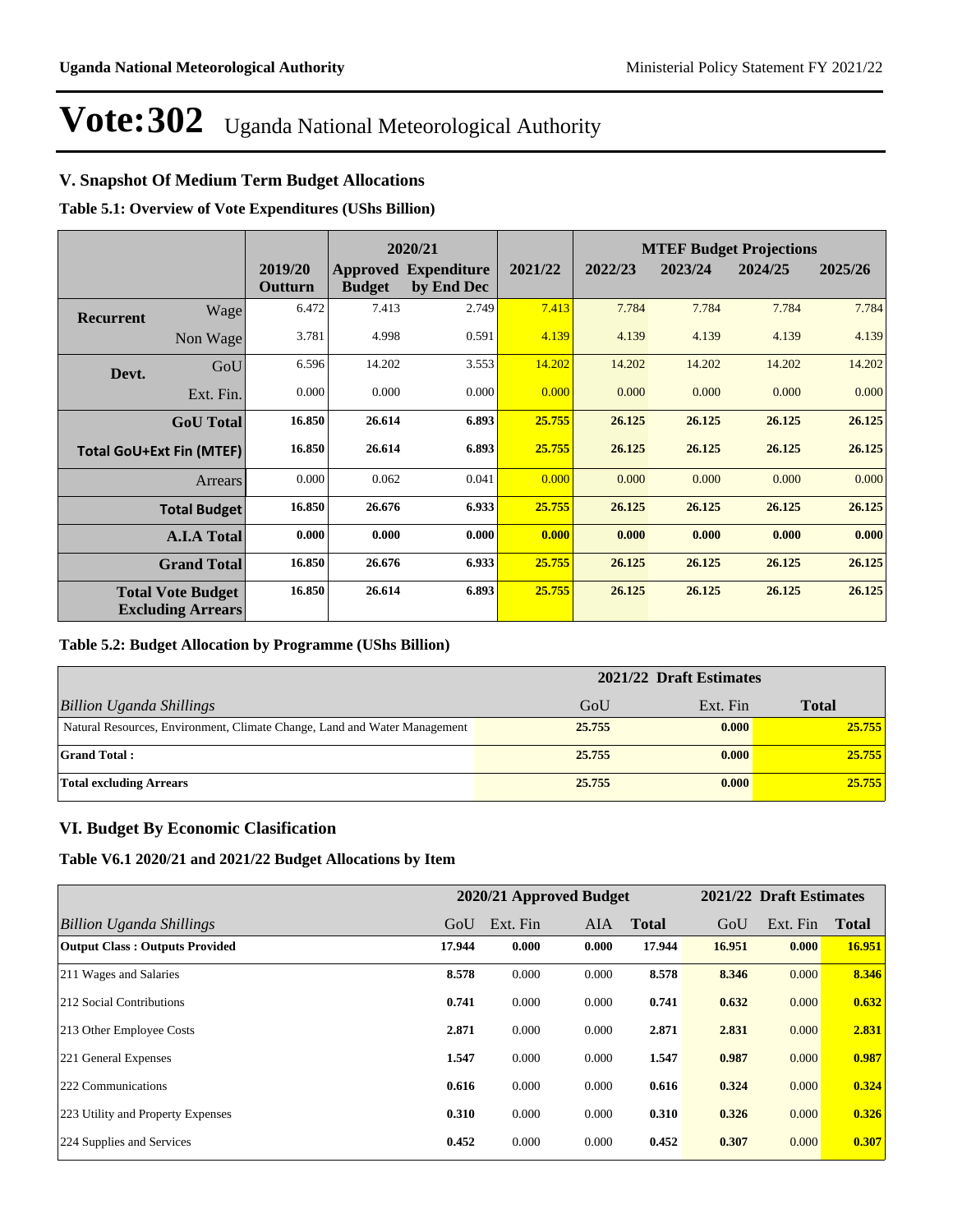| 225 Professional Services              | 0.415  | 0.000 | 0.000 | 0.415  | 0.220  | 0.000 | 0.220  |
|----------------------------------------|--------|-------|-------|--------|--------|-------|--------|
| 226 Insurances and Licenses            | 0.009  | 0.000 | 0.000 | 0.009  | 0.230  | 0.000 | 0.230  |
| 227 Travel and Transport               | 1.959  | 0.000 | 0.000 | 1.959  | 1.922  | 0.000 | 1.922  |
| 228 Maintenance                        | 0.447  | 0.000 | 0.000 | 0.447  | 0.827  | 0.000 | 0.827  |
| <b>Output Class: Outputs Funded</b>    | 0.120  | 0.000 | 0.000 | 0.120  | 0.096  | 0.000 | 0.096  |
| 263 To other general government units  | 0.120  | 0.000 | 0.000 | 0.120  | 0.096  | 0.000 | 0.096  |
| <b>Output Class: Capital Purchases</b> | 8.550  | 0.000 | 0.000 | 8.550  | 8.707  | 0.000 | 8.707  |
| <b>312 FIXED ASSETS</b>                | 8.550  | 0.000 | 0.000 | 8.550  | 8.707  | 0.000 | 8.707  |
| <b>Output Class: Arrears</b>           | 0.062  | 0.000 | 0.000 | 0.062  | 0.000  | 0.000 | 0.000  |
| 321 DOMESTIC                           | 0.062  | 0.000 | 0.000 | 0.062  | 0.000  | 0.000 | 0.000  |
| <b>Grand Total:</b>                    | 26.676 | 0.000 | 0.000 | 26.676 | 25.755 | 0.000 | 25.755 |
| <b>Total excluding Arrears</b>         | 26.614 | 0.000 | 0.000 | 26.614 | 25.755 | 0.000 | 25.755 |

## VII. Budget By Sub-Subprogramme, Department And Project

### **Table V7.1: Past Expenditure Outturns and Medium Term Projections by Sub-SubProgramme,Department and Project**

| Billion Uganda shillings                                      |                              | FY 2020/21                |                                   |                                             | <b>Medium Term Projections</b> |         |         |         |
|---------------------------------------------------------------|------------------------------|---------------------------|-----------------------------------|---------------------------------------------|--------------------------------|---------|---------|---------|
|                                                               | <b>FY 2019/20</b><br>Outturn | Approved<br><b>Budget</b> | <b>Spent By</b><br><b>End Dec</b> | 2021-22<br><b>Proposed</b><br><b>Budget</b> | 2022-23                        | 2023-24 | 2024-25 | 2025-26 |
| 53 National Meteorological Services                           | 16.850                       | 26.676                    | 6.933                             | 25.755                                      | 26.125                         | 26.125  | 26.125  | 26.125  |
| 01 Headquarters                                               | 0.496                        | 1.094                     | 0.346                             | 0.668                                       | 0.000                          | 0.000   | 0.000   | 0.000   |
| 02 Finance and Administration                                 | 8.707                        | 9.966                     | 2.681                             | 9.549                                       | 7.784                          | 7.784   | 11.923  | 11.923  |
| 03 Training and Research                                      | 1.051                        | 1.413                     | 0.353                             | 1.335                                       | 4.139                          | 4.139   | 0.000   | 0.000   |
| 1371 Uganda National Meteorological<br>Authority (UNMA)       | 6.596                        | 0.000                     | 0.000                             | 0.000                                       | 0.000                          | 0.000   | 0.000   | 0.000   |
| 1678 Retooling of Uganda National<br>Meteorological Authority | 0.000                        | 14.202                    | 3.553                             | 14.202                                      | 14.202                         | 14.202  | 14.202  | 14.202  |
| <b>Total for the Vote</b>                                     | 16.850                       | 26.676                    | 6.933                             | 25,755                                      | 26.125                         | 26.125  | 26.125  | 26.125  |
| <b>Total Excluding Arrears</b>                                | 16.850                       | 26.614                    | 6.893                             | 25,755                                      | 26.125                         | 26.125  | 26.125  | 26.125  |

## **VIII. Sub-SubProgramme Performance and Medium Term Plans**

## **Table V8.1: Sub-SubProgramme Outcome and Outcome Indicators**

|                                                                                                                                       | <b>Sub-SubProgramme:</b> 53 National Meteorological Services                                                                                    |  |  |  |  |  |
|---------------------------------------------------------------------------------------------------------------------------------------|-------------------------------------------------------------------------------------------------------------------------------------------------|--|--|--|--|--|
| Objective :                                                                                                                           | To provide data and information on weather, climate and climate change to support sustainable social and<br>economic development of the economy |  |  |  |  |  |
| <b>Responsible Officer:</b>                                                                                                           | <b>Executive Director</b>                                                                                                                       |  |  |  |  |  |
| Outcome:                                                                                                                              | Increased access to real-time meteorological information by the public including the disabled, youth,<br>children and elderly                   |  |  |  |  |  |
| 1. Improved Weather, Climate and Climate Change Management, Protection and Restoration of Environment and Natural<br><b>Resources</b> |                                                                                                                                                 |  |  |  |  |  |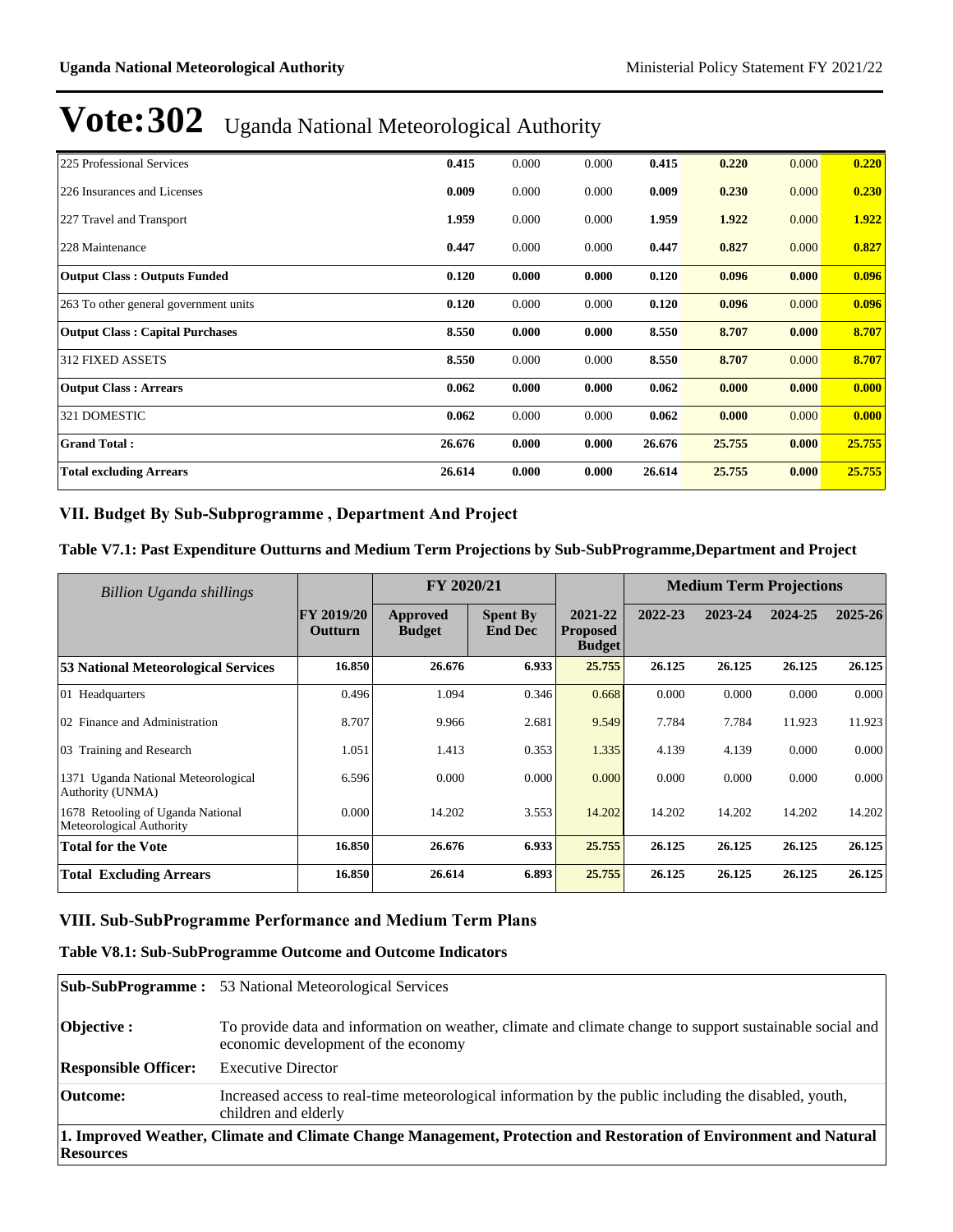|                                                                                                                                                                           |                 |                  | <b>Performance Targets</b> |                   |            |  |  |  |
|---------------------------------------------------------------------------------------------------------------------------------------------------------------------------|-----------------|------------------|----------------------------|-------------------|------------|--|--|--|
| <b>Outcome Indicators</b>                                                                                                                                                 |                 |                  | 2021/22                    | 2022/23           | 2023/24    |  |  |  |
|                                                                                                                                                                           | <b>Baseline</b> | <b>Base year</b> | <b>Target</b>              | <b>Projection</b> | Projection |  |  |  |
| • Level of Accuracy of Seasonal weather forecasts issued for all categories of people<br>including the female, male, children, youth, and elderly per climatological zone | 76%             | 2020             | 87%                        | 90%               | 90%        |  |  |  |
| <b>Project: 1678 Retooling of Uganda National Meteorological Authority</b>                                                                                                |                 |                  |                            |                   |            |  |  |  |
| <b>Budget Output: 01 Weather and Climate services</b>                                                                                                                     |                 |                  |                            |                   |            |  |  |  |
| Number of aviation forecasts, flight folders issued                                                                                                                       |                 |                  | 42,140                     | 42,140            | 42,140     |  |  |  |
| Number of seasonal forecasts issued                                                                                                                                       |                 | 4                |                            |                   |            |  |  |  |
| <b>Budget Output: 72 Government Buildings and Administrative Infrastructure</b>                                                                                           |                 |                  |                            |                   |            |  |  |  |
| Number of network stations rehabilitated                                                                                                                                  |                 | 10               | 20                         |                   |            |  |  |  |
| <b>Budget Output: 77 Purchase of Specialised Machinery &amp; Equipment</b>                                                                                                |                 |                  |                            |                   |            |  |  |  |
| Number of weather and climate stations installed                                                                                                                          |                 |                  | 3                          | 10                | 15         |  |  |  |
| Number of weather and climate stations rehabilitated                                                                                                                      |                 |                  |                            | 10                | 20         |  |  |  |

## **IX. Major Capital Investments And Changes In Resource Allocation**

### **Table 9.1: Major Capital Investment (Capital Purchases outputs over 0.5Billion)**

|                                                                                                                                                                                         | FY 2021/22 |                                         |                                                                                                                                                                                  |  |  |  |  |  |
|-----------------------------------------------------------------------------------------------------------------------------------------------------------------------------------------|------------|-----------------------------------------|----------------------------------------------------------------------------------------------------------------------------------------------------------------------------------|--|--|--|--|--|
| <b>Appr. Budget and Planned Outputs</b><br>end Dec                                                                                                                                      |            | <b>Expenditures and Achievements by</b> | <b>Proposed Budget and Planned</b><br><b>Outputs</b>                                                                                                                             |  |  |  |  |  |
| Vote 302 Uganda National Meteorological Authority                                                                                                                                       |            |                                         |                                                                                                                                                                                  |  |  |  |  |  |
| <b>Sub-SubProgramme: 09 53 National Meteorological Services</b>                                                                                                                         |            |                                         |                                                                                                                                                                                  |  |  |  |  |  |
| Development Project : 1678 Retooling of Uganda National Meteorological Authority                                                                                                        |            |                                         |                                                                                                                                                                                  |  |  |  |  |  |
| <b>Budget Output: 09 53 72 Government Buildings and Administrative Infrastructure</b>                                                                                                   |            |                                         |                                                                                                                                                                                  |  |  |  |  |  |
| Entebbe International Airport Meteorological Station and<br>upper air station renovated, UNMA stall in Jinja upgraded and<br>2 radar operation centers established at Mbarara and Lira. |            |                                         | Service provider for Kigungu radar site fencing,<br>and construction of a guard house procured<br>Soroti offices and observatory renovated and<br>upgraded to meet WMO standards |  |  |  |  |  |
| <b>Total Output Cost(Ushs Thousand)</b>                                                                                                                                                 | 2,850,000  | $\bf{0}$                                | 1,550,000                                                                                                                                                                        |  |  |  |  |  |
| Gou Dev't:                                                                                                                                                                              | 2,850,000  | $\Omega$                                | 1,550,000                                                                                                                                                                        |  |  |  |  |  |
| Ext Fin:                                                                                                                                                                                | $\theta$   | $\Omega$                                |                                                                                                                                                                                  |  |  |  |  |  |
| A.I.A:                                                                                                                                                                                  | $\theta$   | $\theta$                                | $\Omega$                                                                                                                                                                         |  |  |  |  |  |
| Budget Output: 09 53 76 Purchase of Office and ICT Equipment, including Software                                                                                                        |            |                                         |                                                                                                                                                                                  |  |  |  |  |  |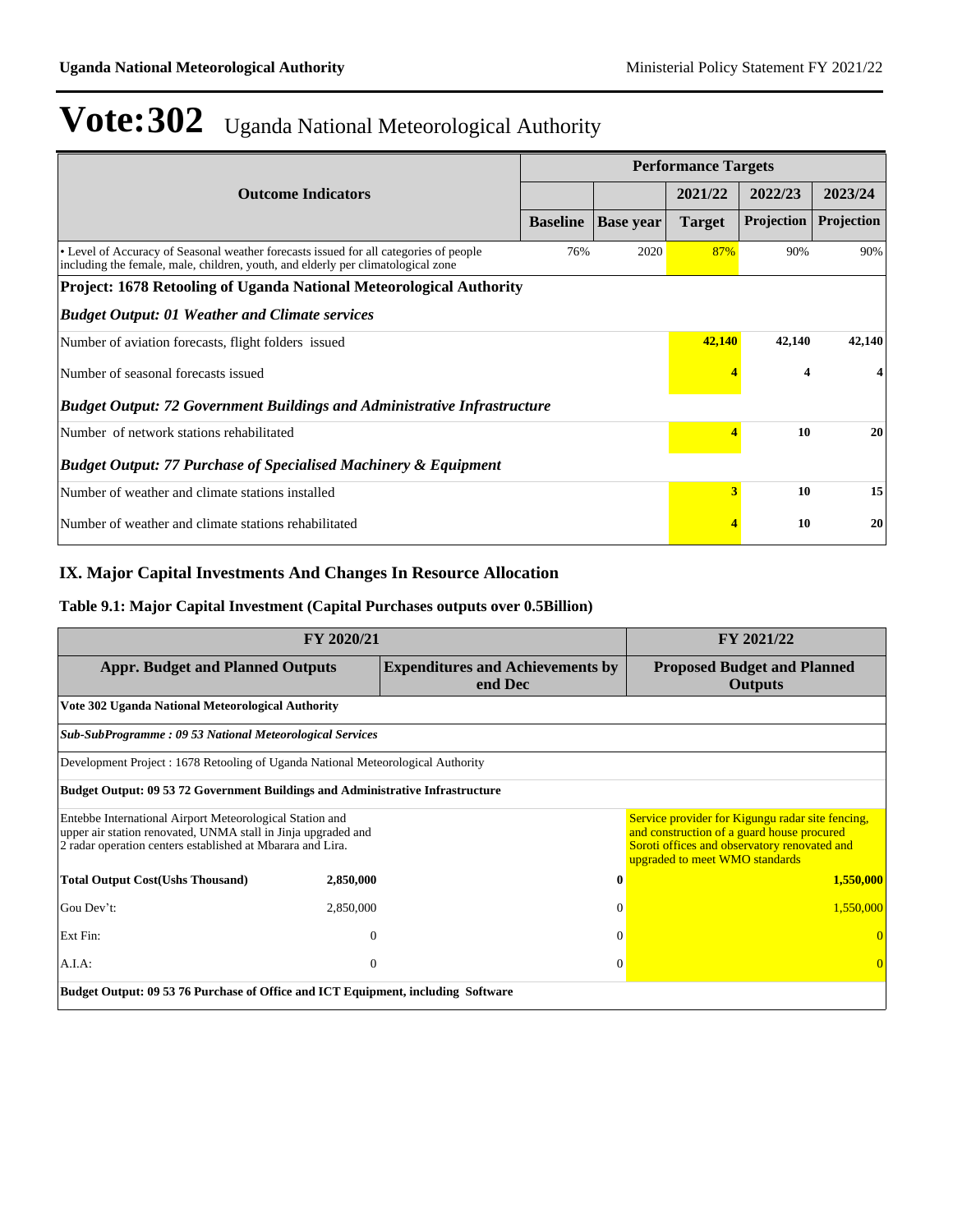| 1 printer & 1 laptop procured for PPRO<br>20 Weather Stations equipped with Communication Facilities<br>through Procuring 20 Computers and 20 printers.<br>3 computers and 1 heavy duty printer and photocopier<br>procured for Registry.<br>30 desktop computers procured for DFS staff; 10 Air<br>conditioners procured for Entebbe International Airport<br>Meteorological Station, Forecasting and Briefing office.<br>A research and training Lab established for UNMA through<br>procurement of 1 centralized printer and 5 computers<br>Library services enhanced with an e-Library at UNMA<br>through procurement of 1 computer and a scanner<br>QMS compliance to ISO standards enhanced through<br>procuring 1 laptop for QMS Office.<br>Solar Panels, batteries and inverters procured for 20 more<br><b>Weather Stations.</b> |                  |                                                                                                                                                                                                                                                                                                                                                                                             | 1 Walk Through metal detector and 2 hand held<br><b>Detectors procured</b><br>05 TV screens, 1 90' smart LED smart Television<br>set procured for head office procured to<br>effectively disseminate weather information.<br>70 desktop computers, 7 laptops, 2 high<br>performance computers and 3 heavy duty colour<br>high speed printer/photocopier/scanner Procured.                                                                                                                                                                  |
|-------------------------------------------------------------------------------------------------------------------------------------------------------------------------------------------------------------------------------------------------------------------------------------------------------------------------------------------------------------------------------------------------------------------------------------------------------------------------------------------------------------------------------------------------------------------------------------------------------------------------------------------------------------------------------------------------------------------------------------------------------------------------------------------------------------------------------------------|------------------|---------------------------------------------------------------------------------------------------------------------------------------------------------------------------------------------------------------------------------------------------------------------------------------------------------------------------------------------------------------------------------------------|--------------------------------------------------------------------------------------------------------------------------------------------------------------------------------------------------------------------------------------------------------------------------------------------------------------------------------------------------------------------------------------------------------------------------------------------------------------------------------------------------------------------------------------------|
| <b>Total Output Cost(Ushs Thousand)</b>                                                                                                                                                                                                                                                                                                                                                                                                                                                                                                                                                                                                                                                                                                                                                                                                   | 463,749          | $\bf{0}$                                                                                                                                                                                                                                                                                                                                                                                    | 624,643                                                                                                                                                                                                                                                                                                                                                                                                                                                                                                                                    |
| Gou Dev't:                                                                                                                                                                                                                                                                                                                                                                                                                                                                                                                                                                                                                                                                                                                                                                                                                                | 463,749          | $\Omega$                                                                                                                                                                                                                                                                                                                                                                                    | 624,643                                                                                                                                                                                                                                                                                                                                                                                                                                                                                                                                    |
| Ext Fin:                                                                                                                                                                                                                                                                                                                                                                                                                                                                                                                                                                                                                                                                                                                                                                                                                                  | $\overline{0}$   | $\mathbf{0}$                                                                                                                                                                                                                                                                                                                                                                                | $\overline{0}$                                                                                                                                                                                                                                                                                                                                                                                                                                                                                                                             |
| A.I.A.                                                                                                                                                                                                                                                                                                                                                                                                                                                                                                                                                                                                                                                                                                                                                                                                                                    | $\mathbf{0}$     | $\mathbf{0}$                                                                                                                                                                                                                                                                                                                                                                                | $\overline{0}$                                                                                                                                                                                                                                                                                                                                                                                                                                                                                                                             |
| Budget Output: 09 53 77 Purchase of Specialised Machinery & Equipment                                                                                                                                                                                                                                                                                                                                                                                                                                                                                                                                                                                                                                                                                                                                                                     |                  |                                                                                                                                                                                                                                                                                                                                                                                             |                                                                                                                                                                                                                                                                                                                                                                                                                                                                                                                                            |
| 2 Transformers procured for 2 weather radars.<br>20 Automatic Weather Stations, 150 Manual Rain gauges, 60<br>Digital thermometers, 52 Anemometers, 52 Digital<br>Evaporation Pans, 52 Sunshine recorders, 300 Measuring<br>cylinders procured.<br>Uganda<br>A Pilot briefing system procured for Entebbe and Soroti<br>Airports.                                                                                                                                                                                                                                                                                                                                                                                                                                                                                                         |                  | Procurement process for purchase of 100<br>Manual Rain gauges, 35 Digital Evaporation<br>Pans, 300 Measuring cylinders has been<br>completed pending delivery of goods.<br>8 Air pollution Monitoring Stations established in 4 Regions of Contract for 20 supply of Automatic Weather<br>Stations has signed and a letter of credit opened<br>awaiting shipment and delivery of equipment. | 1 Air pollutions Monitoring Stations established<br>in 1 urban of Uganda<br>4 Zonal offices Stocked with 150 Manual Rain<br>gauges, 300 Measuring cylinders, 30 Barometers,<br>30 Adcon RTUs, 200 Batteries, 30 Digital Rain<br>gauges, 30 Digital thermometers, 30<br>Anemometers+Vanes+Cross Bars.<br><b>Procure and install 2 Automatic Weather</b><br>Observation systems at Entebbe and Soroti<br><b>Airports</b><br>Aeronautical safety at Aerodromes improved with<br>procurement of a ceiliometer LIDAR for Entebbe<br>and soroti. |
| <b>Total Output Cost(Ushs Thousand)</b>                                                                                                                                                                                                                                                                                                                                                                                                                                                                                                                                                                                                                                                                                                                                                                                                   | 4,565,000        | 2,796,271                                                                                                                                                                                                                                                                                                                                                                                   | 5,888,100                                                                                                                                                                                                                                                                                                                                                                                                                                                                                                                                  |
| Gou Dev't:                                                                                                                                                                                                                                                                                                                                                                                                                                                                                                                                                                                                                                                                                                                                                                                                                                | 4,565,000        | 2,796,271                                                                                                                                                                                                                                                                                                                                                                                   | 5,888,100                                                                                                                                                                                                                                                                                                                                                                                                                                                                                                                                  |
| Ext Fin:                                                                                                                                                                                                                                                                                                                                                                                                                                                                                                                                                                                                                                                                                                                                                                                                                                  | $\boldsymbol{0}$ | $\theta$                                                                                                                                                                                                                                                                                                                                                                                    | $\overline{0}$                                                                                                                                                                                                                                                                                                                                                                                                                                                                                                                             |
| $A.I.A$ :                                                                                                                                                                                                                                                                                                                                                                                                                                                                                                                                                                                                                                                                                                                                                                                                                                 | $\mathbf{0}$     | $\theta$                                                                                                                                                                                                                                                                                                                                                                                    | $\overline{0}$                                                                                                                                                                                                                                                                                                                                                                                                                                                                                                                             |

## **X. Vote Challenges and Plans To Improve Performance**

#### **Vote Challenges**

Due to the capital-intensive nature of meteorological equipment and limited funds received to procure meteorological instruments, weather stations have only one set of instruments making it difficult to withdraw the instruments for the periodic calibration to address the accuracy of weather and climate data derived from the instruments.

Non functionality of some stations across the county due to absence of staff deployed at these weather stations thereby limiting data generation from these stations hence limited accuracy

#### **Plans to improve Vote Performance**

Initiate Procurement processes in the first and finalise them by the second quarter to avoid delays caused by the lengthy process.

#### **XI Off Budget Support**

**Table 11.1 Off-Budget Support by Project**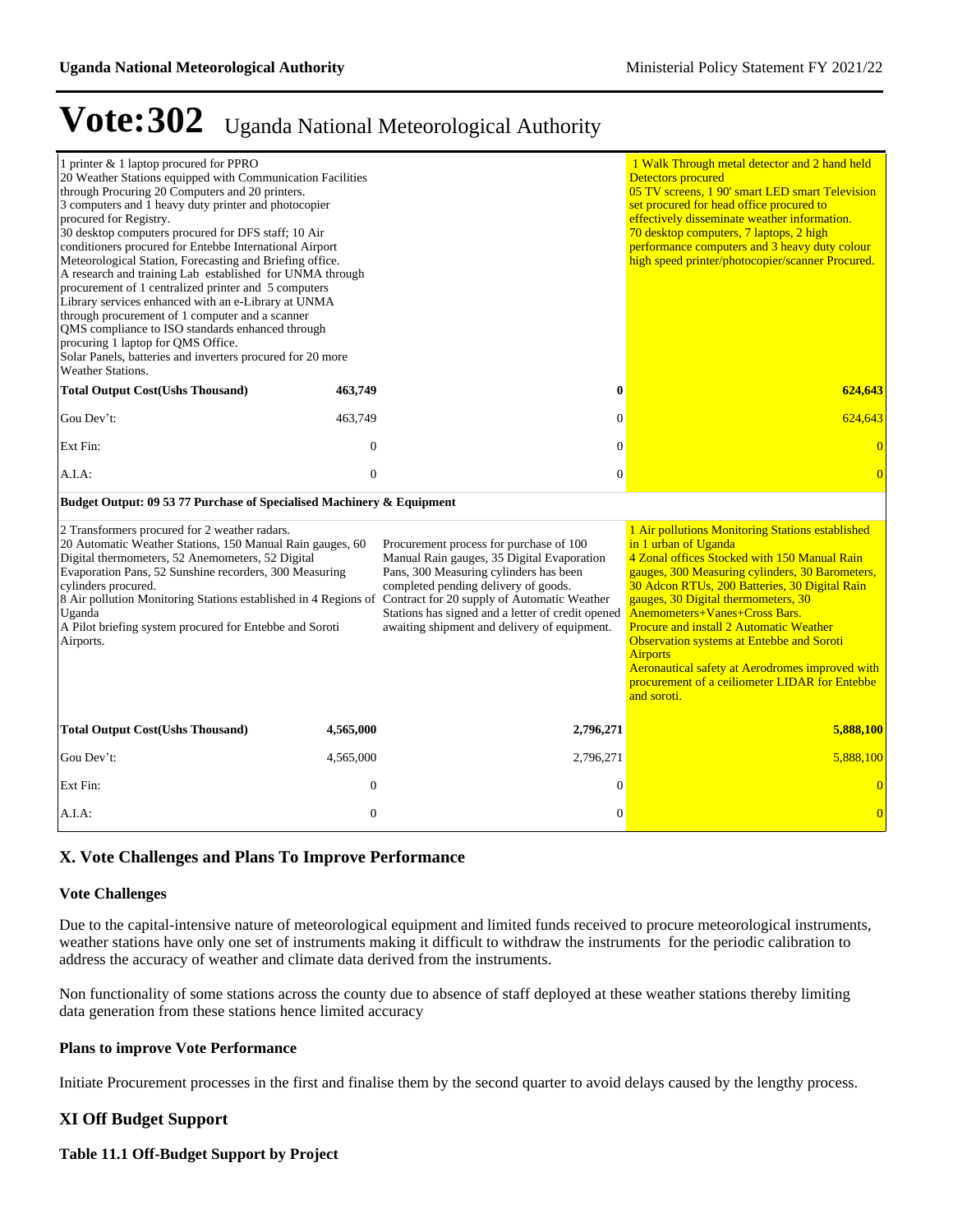N/A

## **XII. Vote Cross Cutting Policy And Other Budgetary Issues**

### **Table 12.1: Cross- Cutting Policy Issues**

| <b>Issue Type:</b>                  | <b>HIV/AIDS</b>                                                                                                                                                                |  |  |  |  |  |
|-------------------------------------|--------------------------------------------------------------------------------------------------------------------------------------------------------------------------------|--|--|--|--|--|
| Objective:                          | To reduce HIV/AIDS related illness experienced by UNMA staff                                                                                                                   |  |  |  |  |  |
| <b>Issue of Concern:</b>            | There are days when data flow to the Headquarters is hindered by the absence of a staff to make<br>observations at the weather stations due to HIV/AIDSs related illness       |  |  |  |  |  |
| <b>Planned Interventions:</b>       | Provision of Medical insurance to all staff and implementation of the UNMA HIV/AIDS Policy                                                                                     |  |  |  |  |  |
| <b>Budget Allocation (Billion):</b> | 0.723                                                                                                                                                                          |  |  |  |  |  |
| <b>Performance Indicators:</b>      | Percentage of staff for whom medical insurance is paid                                                                                                                         |  |  |  |  |  |
| <b>Issue Type:</b>                  | Gender                                                                                                                                                                         |  |  |  |  |  |
| Objective:                          | To promote equitable access and opportunities for women, men and vulnerable groups to access<br>weather and climate information                                                |  |  |  |  |  |
| <b>Issue of Concern:</b>            | Access to weather and climate information by women, men and vulnerable groups is a challenge<br>due to the dissemination mechanisms that have been previously used.            |  |  |  |  |  |
| <b>Planned Interventions:</b>       | Design different channels for dissemination of weather and climate information to the women, men<br>and other vulnerable groups                                                |  |  |  |  |  |
| <b>Budget Allocation (Billion):</b> | 0.120                                                                                                                                                                          |  |  |  |  |  |
| <b>Performance Indicators:</b>      | Number of channels developed for dissemination of weather and climate information to the<br>women, men and other vulnerable groups.                                            |  |  |  |  |  |
| Objective:                          | To disseminate gender responsive weather, climate information warnings and alerts                                                                                              |  |  |  |  |  |
| <b>Issue of Concern :</b>           | weather, climate information warnings and alerts issued have mostly been gender blind                                                                                          |  |  |  |  |  |
| <b>Planned Interventions:</b>       | Translate weather, climate information warnings and alerts issued; Undertake gender responsive<br>coproduction<br>of seasonal climate forecast at regional level for 2 regions |  |  |  |  |  |
| <b>Budget Allocation (Billion):</b> | 0.109                                                                                                                                                                          |  |  |  |  |  |
| <b>Performance Indicators:</b>      | Number of languages in which the weather, climate information warnings and alerts have been<br>translated                                                                      |  |  |  |  |  |
| <b>Issue Type:</b>                  | <b>Enviroment</b>                                                                                                                                                              |  |  |  |  |  |
| Objective:                          | To monitor air pollution as a way of regulating pollution levels by the relevant stakeholders                                                                                  |  |  |  |  |  |
| <b>Issue of Concern:</b>            | air pollution is a challenge which is partly because there's no equipment to monitor the pollution<br>levels for appropriate actions to be taken                               |  |  |  |  |  |
| <b>Planned Interventions:</b>       | Procure 1 air pollution monitoring equipment for 1 urban area                                                                                                                  |  |  |  |  |  |
| <b>Budget Allocation (Billion):</b> | 0.500                                                                                                                                                                          |  |  |  |  |  |
| <b>Performance Indicators:</b>      | Number of air pollution monitoring equipment procured and installed.                                                                                                           |  |  |  |  |  |

## **XIII. Personnel Information**

### **Table 13.1 Staff Establishment Analysis**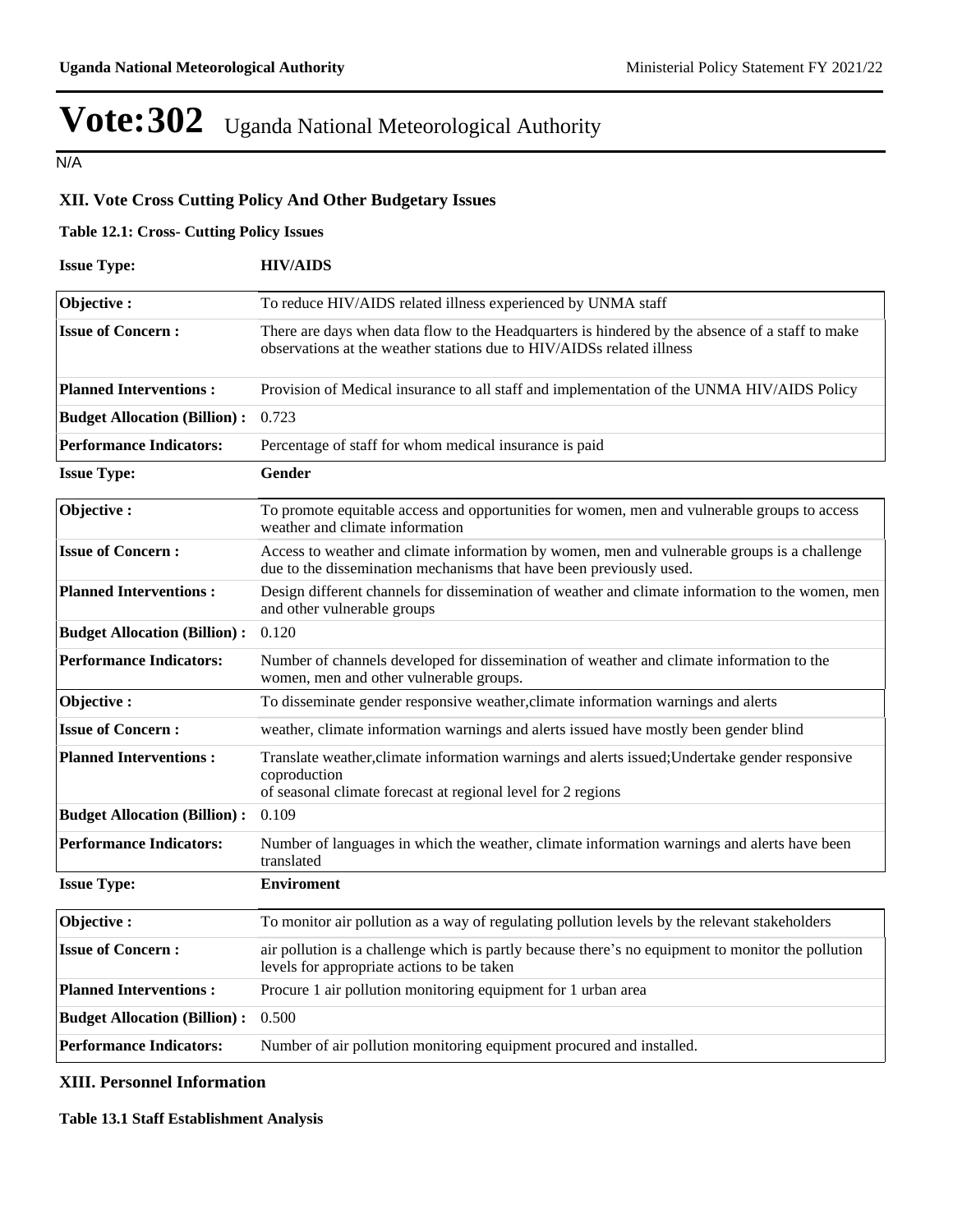| <b>Title</b>                         | <b>Salary Scale</b> | <b>Number Of Approved Positions</b> | <b>Number Of Filled Positions</b> |
|--------------------------------------|---------------------|-------------------------------------|-----------------------------------|
| <b>Executive Director</b>            | A <sub>1</sub>      |                                     |                                   |
| Director                             | A2                  | 5                                   | 4                                 |
| Manager                              | A <sub>3</sub>      | 8                                   | 6                                 |
| Principal                            | A <sub>4</sub>      | 5                                   | 3                                 |
| Legal Officer                        | A <sub>5</sub>      |                                     |                                   |
| Senior Accountant                    | A <sub>5</sub>      |                                     |                                   |
| Senior Communication Officer         | A <sub>5</sub>      |                                     | $\boldsymbol{0}$                  |
| Senior Human Resource Officer        | A <sub>5</sub>      |                                     |                                   |
| Senior ICT Officer                   | A <sub>5</sub>      |                                     |                                   |
| Senior Internal Auditor              | A <sub>5</sub>      |                                     | $\boldsymbol{0}$                  |
| Senior Meteorologist                 | A <sub>5</sub>      | 10                                  | 9                                 |
| Senior Procurement Officer           | A <sub>5</sub>      |                                     |                                   |
| Senior Telecommunication Engineer A5 |                     |                                     |                                   |
| Senior Zonal Officer                 | A <sub>5</sub>      | 5                                   |                                   |
| Accountant                           | A6a                 |                                     | $\boldsymbol{0}$                  |
| <b>Communication Officer</b>         | Аба                 |                                     |                                   |
| Human Resource Officer               | Аба                 | 2                                   |                                   |
| <b>Internal Auditor</b>              | Аба                 |                                     | $\boldsymbol{0}$                  |
| Procurement Officer                  | A6a                 |                                     | $\boldsymbol{0}$                  |
| Weather Analyst                      | Аба                 | 9                                   | 7                                 |
| Librarian                            | A6c                 | 2                                   | 1                                 |
| Senior Technician                    | A6c                 |                                     | $\boldsymbol{0}$                  |
| <b>Weather Forecaster</b>            | A6c                 | 12                                  | 12                                |
| <b>Communication Assisatnt</b>       | A7a                 | 8                                   | 5                                 |
| Senior Accounts Assistant            | A7a                 |                                     | $\boldsymbol{0}$                  |
| Senior Records Assistant             | A7a                 |                                     | 1                                 |
| Senior Weather Observer              | A7a                 | 11                                  | 10                                |
| <b>Accounts Assistant</b>            | A7b                 | $\overline{2}$                      | 1                                 |
| Personal Secretary                   | A7b                 | 14                                  | 1                                 |
| Technician                           | A7b                 | 4                                   | 3                                 |
| Weather Observer                     | A7b                 | 63                                  | 54                                |
| Records Assistant                    | A8                  | 3                                   | $\overline{2}$                    |
| Driver                               | A9a                 | 10                                  | 5                                 |
| Office Attendant                     | A9b                 | 26                                  | 17                                |
| Askari                               | A9c                 | 3                                   | $\overline{2}$                    |